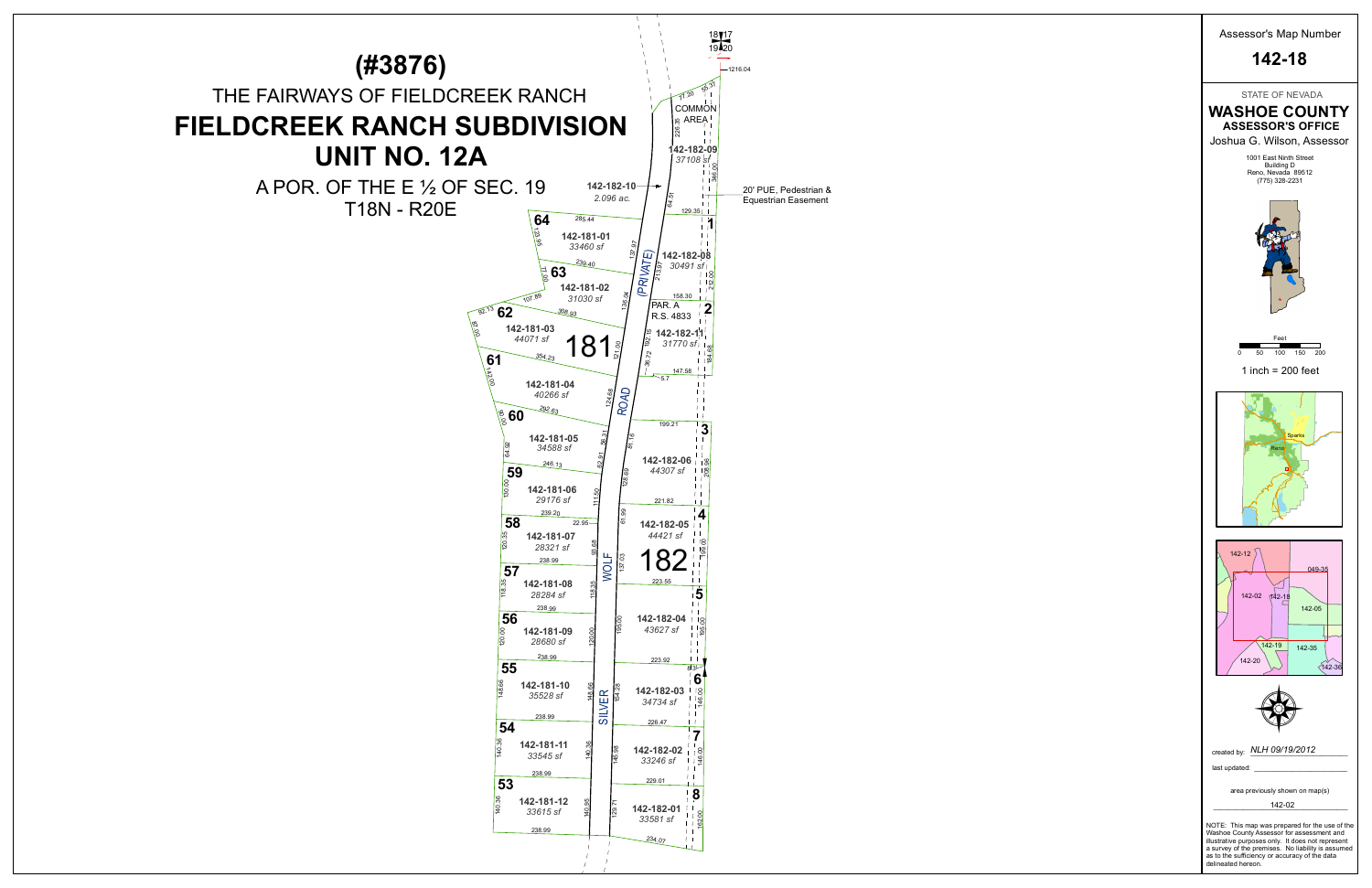

STATE OF NEVADA



delineated hereon.

Assessor's Map Number **142-19**